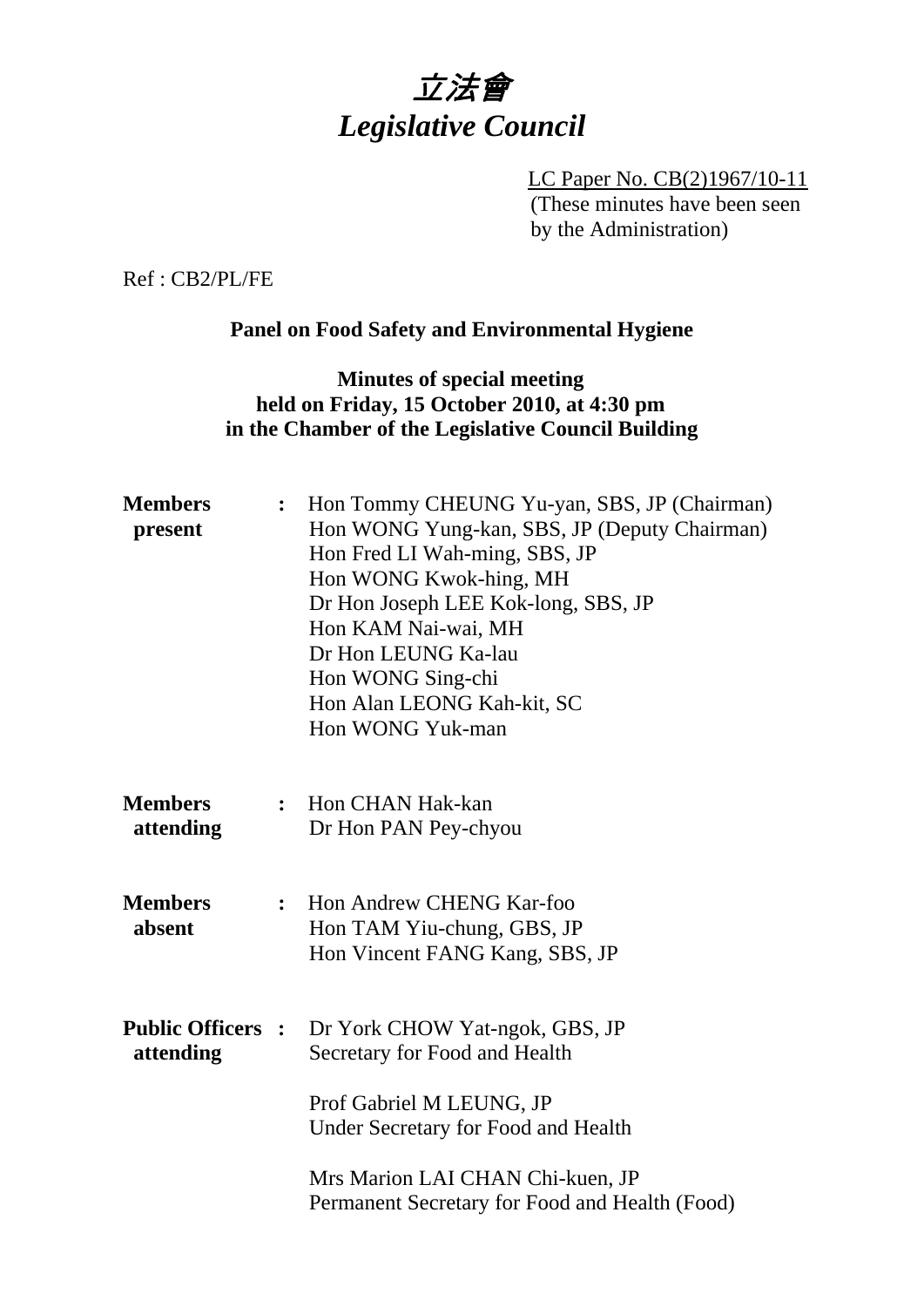|                               |                | Ms Kitty CHOI Kit-yu, JP<br>Deputy Secretary for Food and Health (Food) 1                                        |
|-------------------------------|----------------|------------------------------------------------------------------------------------------------------------------|
|                               |                | Mr Kevin YEUNG Yun-hung<br>Deputy Secretary for Food and Health (Food) 2 (Acting)                                |
|                               |                | Mr Alan WONG Chi-kong, JP<br>Director of Agriculture, Fisheries and Conservation                                 |
|                               |                | Mr CHEUK Wing-hing, JP<br>Director of Food and Environmental Hygiene                                             |
|                               |                | Dr Constance CHAN Hon-yee, JP<br>Controller, Centre for Food Safety<br>Food and Environmental Hygiene Department |
|                               |                | Dr LAU Chau-ming<br><b>Government Chemist</b><br><b>Government Laboratory</b>                                    |
| <b>Clerk</b> in<br>attendance | $\ddot{\cdot}$ | Miss Mary SO<br>Chief Council Secretary (2) 5                                                                    |
| <b>Staff</b> in<br>attendance |                | Ms Maisie LAM<br>Senior Council Secretary (2) 6                                                                  |
|                               |                | Ms Priscilla LAU<br>Council Secretary (2) 5                                                                      |
|                               |                | Ms Sandy HAU<br>Legislative Assistant (2) 5                                                                      |

Action

**I. Briefing by the Secretary for Food and Health on the Chief Executive's Policy Address 2010-2011**  (LC Paper No. CB(2)50/09-10(01))

Secretary for Food and Health ("SFH") briefed members on the new initiatives set out in the 2010-2011 Policy Agenda in relation to food safety and environmental hygiene as well as progress of implementing on-going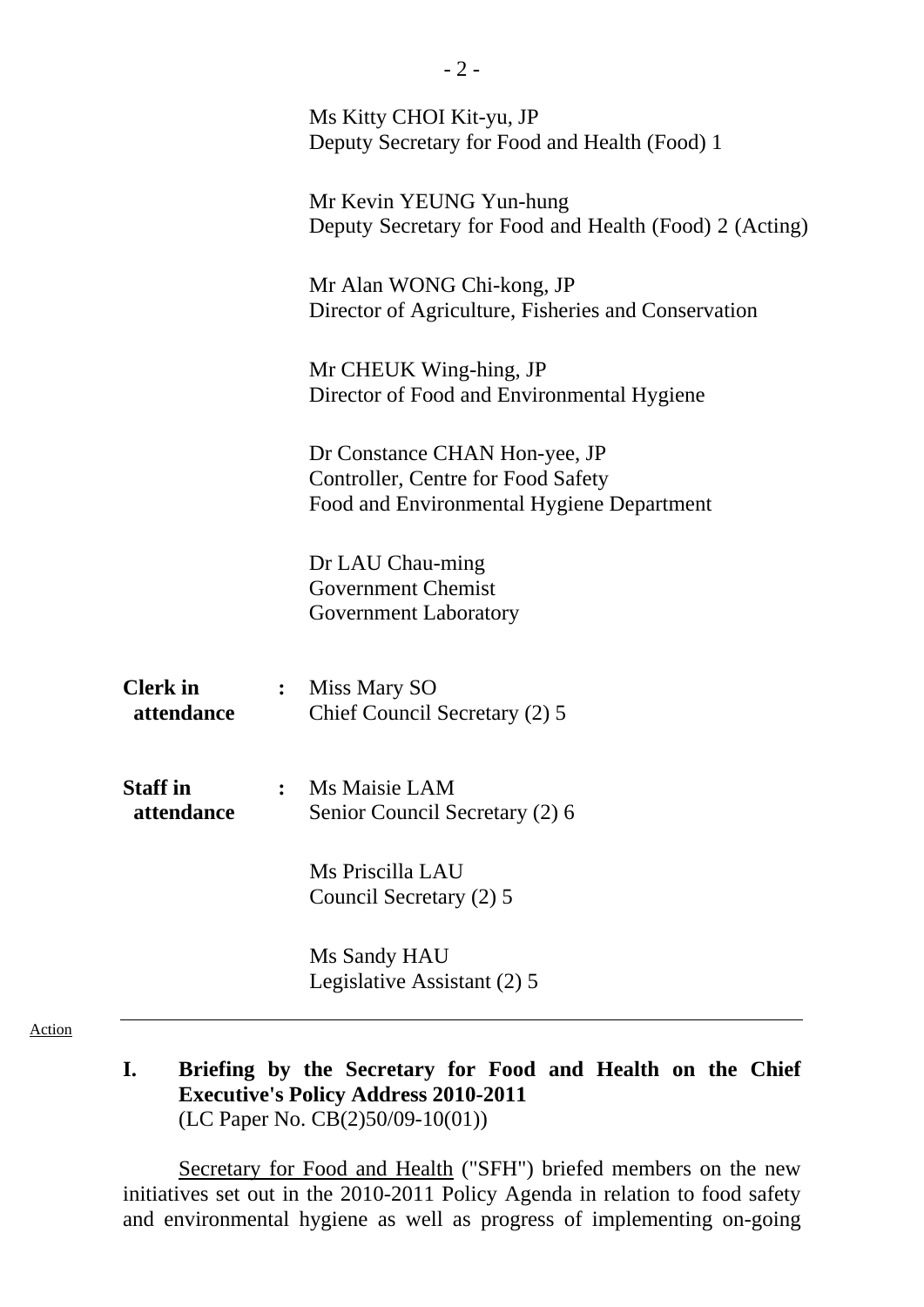initiatives set out in past Policy Agenda, details of which were set out in the Administration's paper.

#### Columbarium development

2. Mr WONG Kwok-hing sought information on the Administration's timetable for introducing a licensing scheme to enhance regulation of private columbaria.

3. SFH responded that introducing a licensing scheme through legislation to enhance regulation of private columbarium was a complicated issue and might not be a task that could be completed within the current term of this Government. The Administration would however endeavour to consult the Legislative Council on the conceptual framework of the licensing scheme as early as practicable and, subject to Members' support, submit the drafting instructions to the Department of Justice.

4. Mr WONG Kwok-hing urged an early introduction of the licensing scheme to protect the rights of consumers of private columbaria. He sought further explanation from the Administration on the practical difficulties involved which would hinder the completion of the task within the current term of this Government.

5. SFH responded that during the public consultation exercise for the review of columbarium policy, various sectors of the community had different views towards the implementation of the licensing scheme. It was necessary for the Administration to analyse on the views collected and conduct further consultation at the next stage. In the meantime, members of the public were advised to check with the Development Bureau ("DEVB") on whether a specific columbarium facility was in compliance with the land administration and statutory planning requirements as well as the land lease requirements. It should be pointed out that eventually, all private columbarium in operation had to be regulated by way of the licensing scheme. Under the new licensing system, pre-existing private columbaria could not take it for granted that a licence will be issued, unless they had regularised their unauthorised aspects, if any. SFH further said that the Government would continue to adopt all feasible measures to increase the supply of public columbarium facilities and there would be a supply of about 100 000 niches in the next three years.

6. Mr WONG Yuk-man considered that the reason put forward by the Administration in its paper, i.e. the need to strike a right balance between an excessively stringent and a lax licensing scheme, appeared to be no justifiable basis for having to take more than two years to introduce the legislative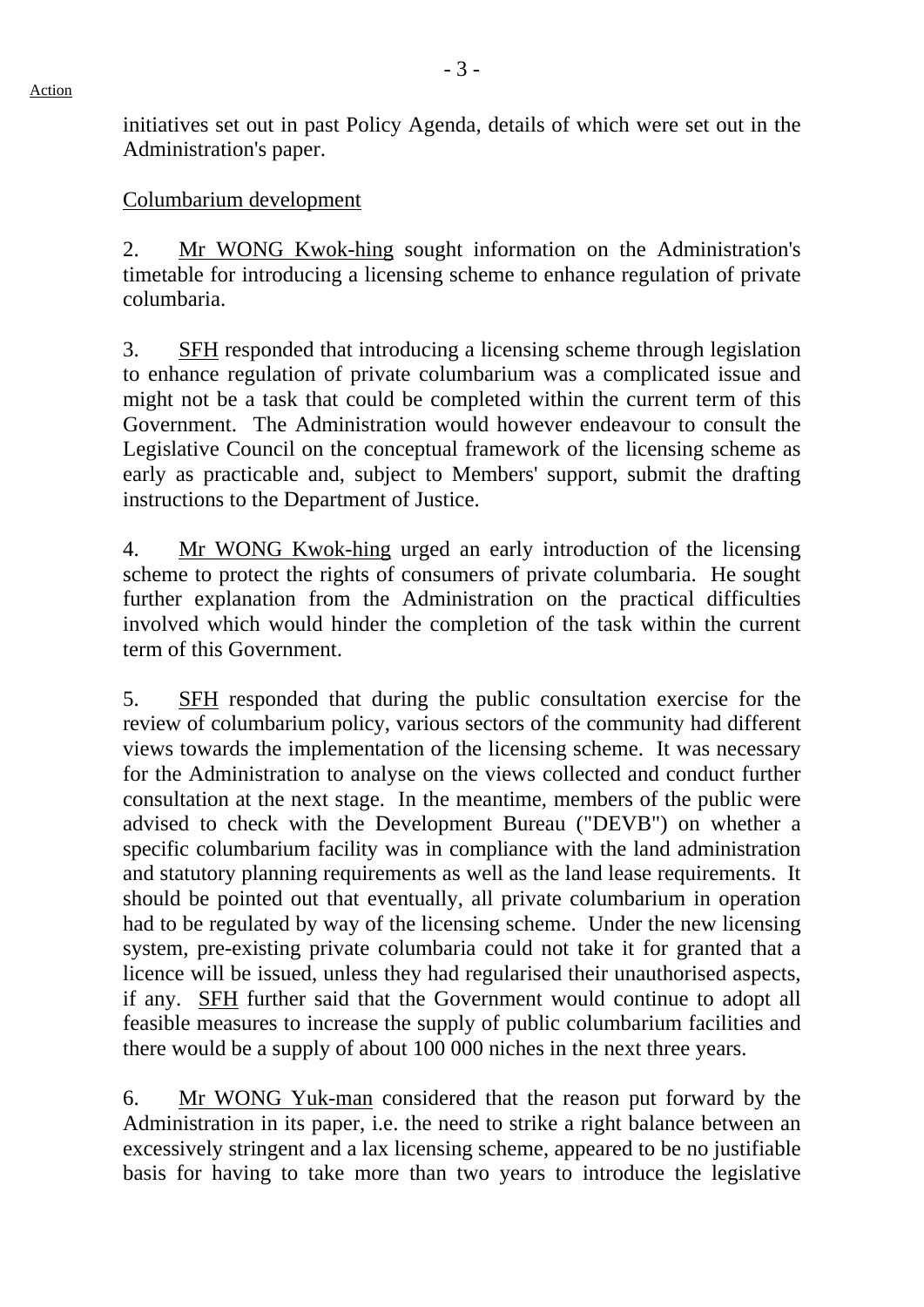amendments relating to the licensing scheme. He asked about the working timetable for the legislative process for the proposed licensing scheme.

7. SFH responded that while he could not provide a timetable at this stage, experience showed that the consultation, legislation and implementation of policies having significant implications would require three to four years' time. He however assured members that the Administration would continue its work to draw up the details of the licensing scheme no matter whether or not the legislative amendments to provide the legal backing for the scheme could be introduced within the current term of this Government.

8. Permanent Secretary for Food and Health (Food) ("PSFH(F)") supplemented that the proposal to introduce a licensing scheme in the longer term to enhance regulation of private columbarium received broad support during the public consultation. However, there were divergent views over the implementation details such as the scope and level of regulation. In the light of this, the Government had to exercise prudence to ensure the appropriateness of the licensing scheme. PSFH(F) further advised that in the drafting process of the legislation, due regard had to be given to the legality of defining private columbaria as those premises/sites which stored human cremains at a charge or return; arrangements for those private columbaria in existence before the enactment date of the new legislation; as well as conditions for issuing a licence (such as whether the operator of a private columbarium was required to own the land). Members of the public had different views on the issues, particularly in respect of how to deal with the pre-existing private columbaria. Suggestions put forth included granting exemption to pre-existing private columbaria to avoid possible displacement and relocation of cremains in case of confirmed non-compliance; allowing unauthorised pre-existing private columbaria to regularise their operations within a reasonable time in order to meet the licensing conditions; and immediately scrapping the unauthorised private columbaria. The Administration had to find the appropriate point of balance amidst the various points of view expressed by the community and seek the advice of the Department of Justice where necessary.

9. PSFH(F) further said that prior to the introduction of the licensing scheme, relevant Government departments, such as the Lands Department ("LandsD") and the Planning Department ("PlanD"), would continue to take enforcement actions against unauthorised aspects of private columbarium under their respective mandate. Members of the public had to exercise caution when purchasing columbarium niches. In any case of uncertainty, consideration could be given to renting instead of purchasing the niche concerned. The public could also make reference to the two lists to be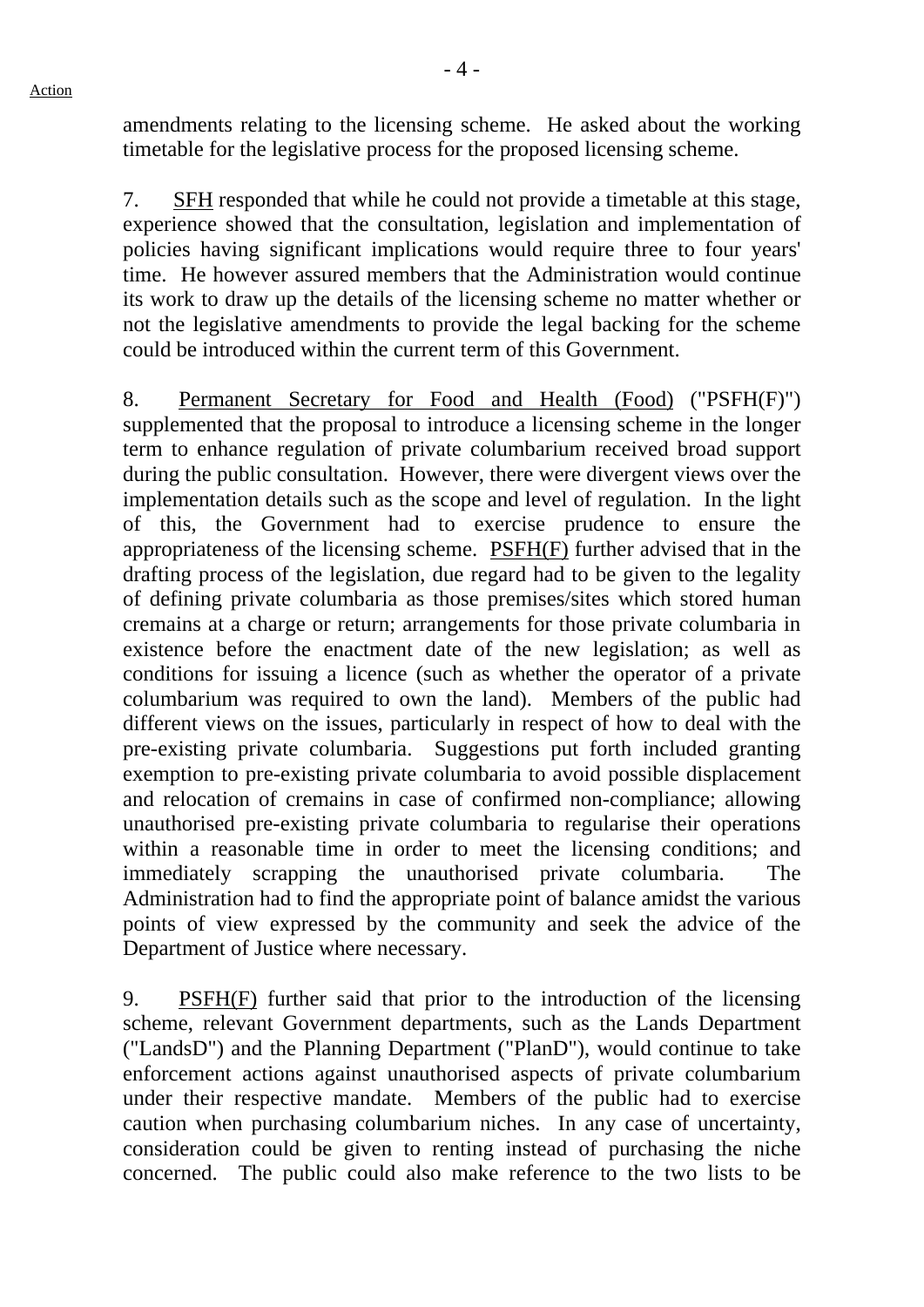published by DEVB in due course which respectively set out the private columbaria known to LandsD and PlanD which were in compliance with the land lease and the statutory planning requirements (i.e. List A) and other private columbaria made known to LandsD and PlanD that did not fall under List A (i.e. List B).

10. Mr WONG Kwok-hing sought information on the Administration's timetable for publishing List A and List B. Mr Fred LI raised a similar question. The Chairman asked whether the two lists would be available within three months.

11. SFH responded that the original plan of DEVB was to publicise the land/lease and town planning information on the private columbaria known to LandsD and PlanD by the end of the three-month consultation period on 30 September 2010. However, in view of the complexity of the issues involved in assessing whether the land use of each private columbarium contravened the user restrictions in the land lease as detailed therein, the Government could consider publicising part of the information by December 2010. Such information would be updated from time to time as LandsD and PlanD would continue to review cases made known to them to assess if any of those cases should be included in the information. SFH however stressed that the information would not be exhaustive in listing out all private columbaria within the territory.

12. Holding the view that the Government should play a dominant role in the supply of columbarium facilities, Mr WONG Yuk-man enquired about the difficulties encountered by the Administration in pursuing its columbarium development projects in the past.

13. SFH advised that over the past six years, a number of columbarium projects had been shelved as a result of objection from local communities. To expedite the provision of niches, it was pointed out in the review that all districts had to collectively share the responsibility of developing columbarium facilities. This policy had gained support at the district level during consultation. Meanwhile, the Government would step up efforts to identify suitable locations for the development of columbarium facilities across the territory.

Admin 14. At the request of Mr WONG Yuk-man, SFH undertook to provide after the meeting information on the details of the public columbarium projects shelved due to objection from local communities in the past ten years.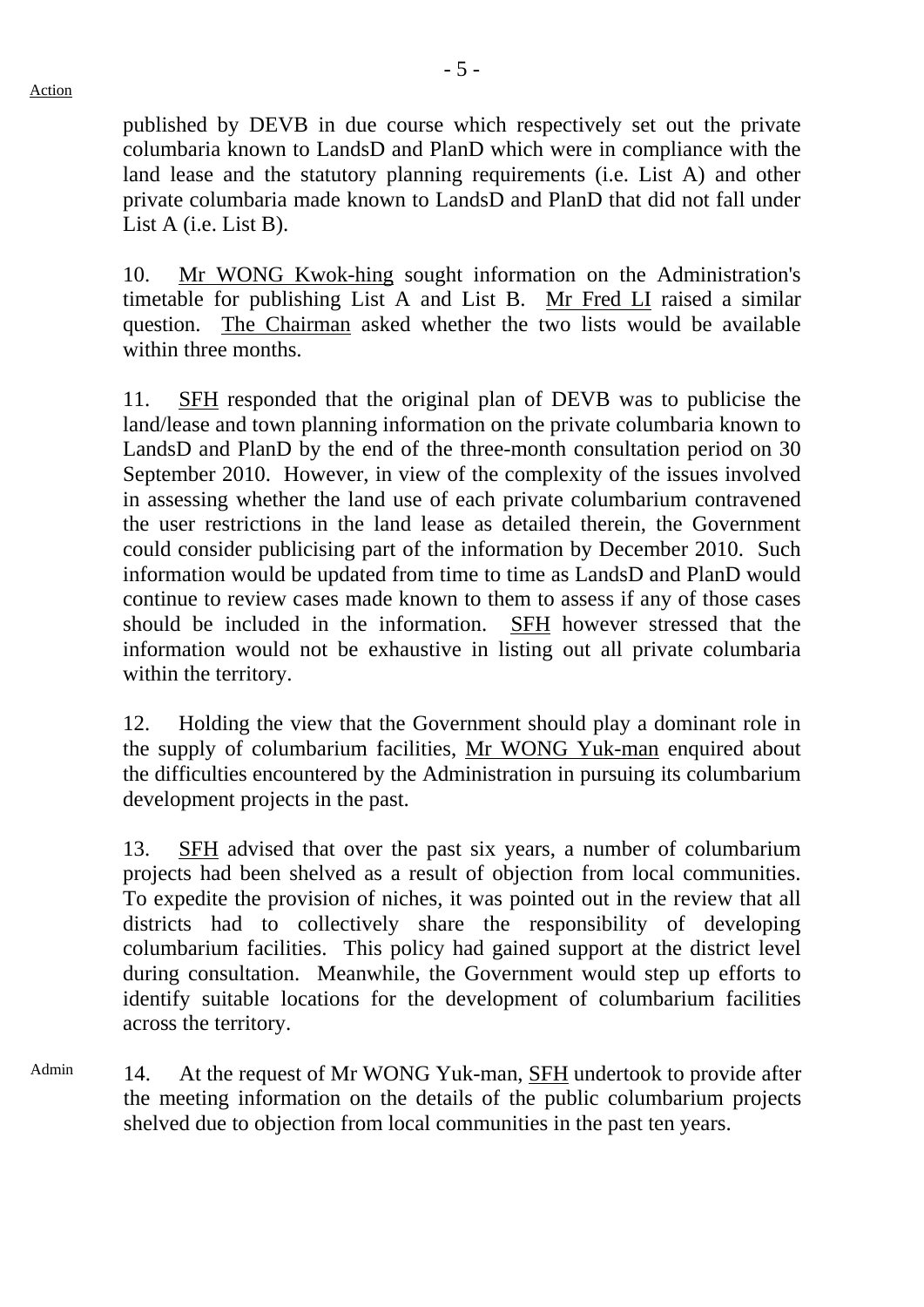#### Animal welfare

15. Mr Fred LI was concerned about the large number of animal euthanised by the Agriculture, Fisheries and Conservation Department ("AFCD") each year as a result of these animals being abandoned by their owners. In his view, the most effective way to tackle the problem of abandoned or stray animals was to reduce their number at source by promoting public education on responsible pet ownership.

16. SFH responded that the Administration attached great importance to animal welfare. He pointed out that there was an increasing trend of pet ownership in recent years. In the light of this, publicity efforts had been made to promote responsible pet ownership and encourage people to think twice before keeping a pet. SFH stressed that keeping a pet was a life-long responsibility. Pets should be treated as members of the family and kept properly, and should not be abandoned easily or become a source of nuisance. SFH further said that only those abandoned or stray animals which were assessed to be unsuitable for re-homing or could not be re-homed by animal welfare organisations would be euthanised. This was in line with the practice of other countries.

17. Director of Agriculture, Fisheries and Conservation ("DAFC") supplemented that AFCD had long been promoting care for animals at various levels and through different channels, including Announcements of Public Interest on television and radio, leaflets and promotional talks at schools. AFCD would step up publicity in this regard through collaboration and partnership with DCs and animal welfare organisations. It should however be pointed out that a large proportion of the stray animals caught by AFCD were offsprings of the stray cats and dogs, rather than abandoned animals. People's habit of feeding stray cats and dogs had also enabled these domestic animals to survive in public places.

18. In response to Mr LI's further enquiry as to whether, and if so, what action would be taken by the Administration to combat private dog trading activities conducted through internet, DAFC advised that regardless of whether a sale of animal was conducted through the internet, a person should not carry on business as an animal trader otherwise than under a licence and in accordance with the licensing conditions, or else the person would be liable to prosecution. AFCD would carry out enforcement actions if there was sufficient evidence of commercial sale of animals through the internet without a licence. AFCD had also promoted public awareness of the importance of not acquiring pet animals from unknown source. As an additional safeguard, people who wished to purchase a pet animal must check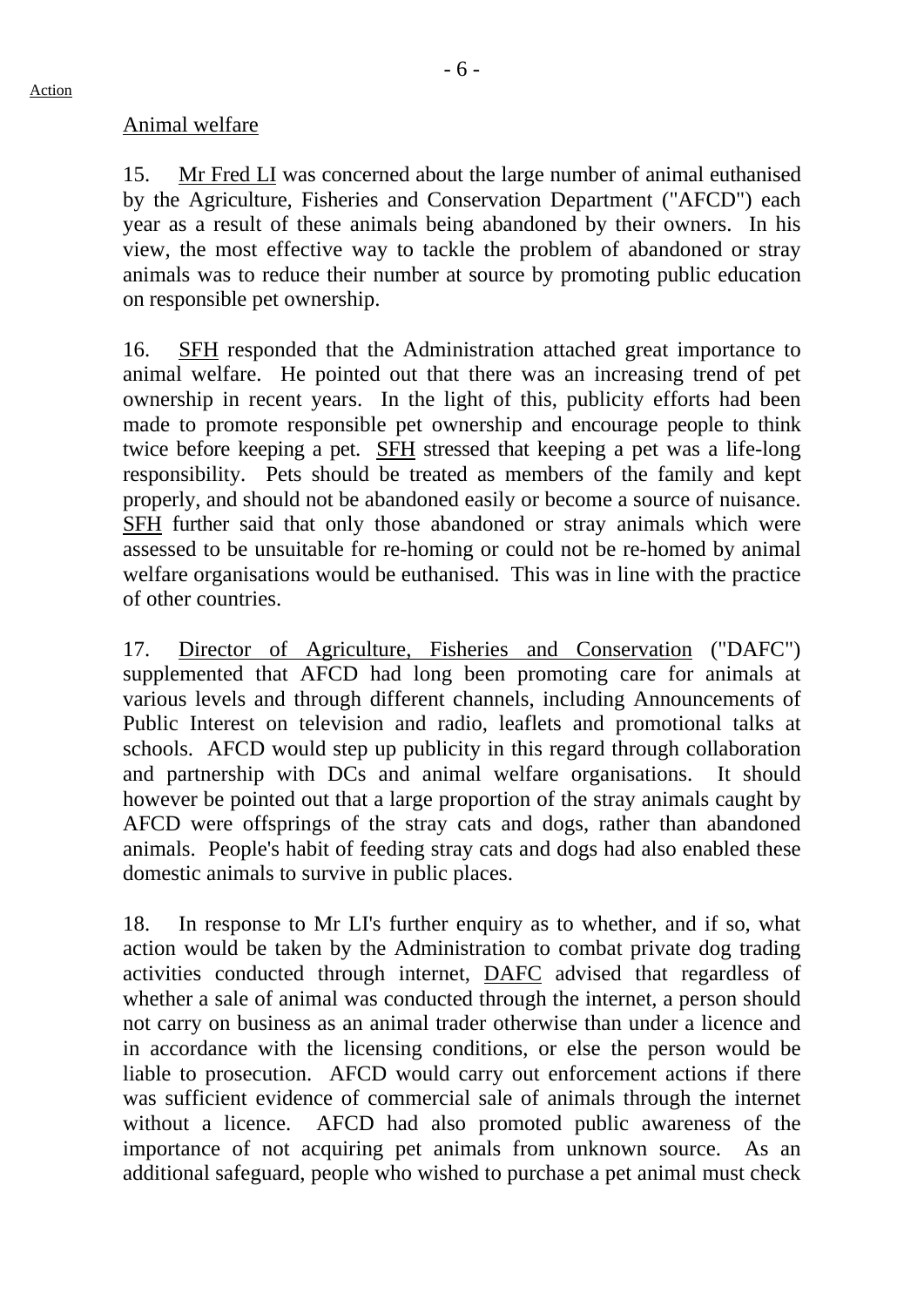against the animal's vaccination record/certificate and the health certificate issued by registered veterinary surgeon.

19. Mr KAM Nai-wai asked about the initiatives to be introduced to enhance the adoption services for stray cats and dogs as announced in the 2010-2011 Policy Address. Mr KAM further asked whether consideration would be given to introducing a "Trap-Neuter-Vaccination-Return" programme for stray dogs, allowing vaccinated and neutered stray dogs without an owner to be returned to public places.

20. SFH responded that AFCD would continue to collaborate with animal welfare organisations to encourage and provide the public with avenues for animal re-homing. To enhance the adoption services for stray cats and dogs, the Administration would provide free neutering services for adopted ones. As regards the introduction of a "Trap-Neuter- Return" programme, SFH pointed out that the returned stray dogs might be left wandering in the street and might be prone to health problems due to lack of proper care. DCs also had differing views on the programme. According to an earlier consultation by AFCD, half of the 18 DCs supported in principle the implementation of the programme in their districts, while some others expressed objection.

21. DAFC supplemented that the Administration had taken into account various factors when devising animal management measures, including euthanasia for animals which were assessed to be unsuitable for re-homing or could not be re-homed by animal welfare organisations. First, neglected animals in public places might spread diseases such as rabies, which was a communicable disease transmissible from animals to human with a 100% mortality rate. It was estimated that 55 000 people died of rabies worldwide each year. In the Mainland, there were several thousand human deaths a year. With the implementation of animal control measures, Hong Kong had been rabies-free since 1987. Another issue of concern was the large number of stray animals caught and animals received from owners by AFCD each year, which stood at more than 10 000 and 5 000 respectively. At present, these animals would first be sent to the four animal management centres operated by AFCD, which could accommodate a total of 600 animals, for observation. DAFC further said that AFCD had been co-operating with animal welfare organisations to implement a "Trap-Neuter-Return" programme for stray cats. However, when compared to stray cats, the risk of bite and the noise nuisance caused by stray dogs were more serious. Hence, it was necessary to examine the question of responsibility that would arise upon implementation of the programme when the returned dogs caused nuisances and accidents. That said, AFCD would continue to examine the implementation details and the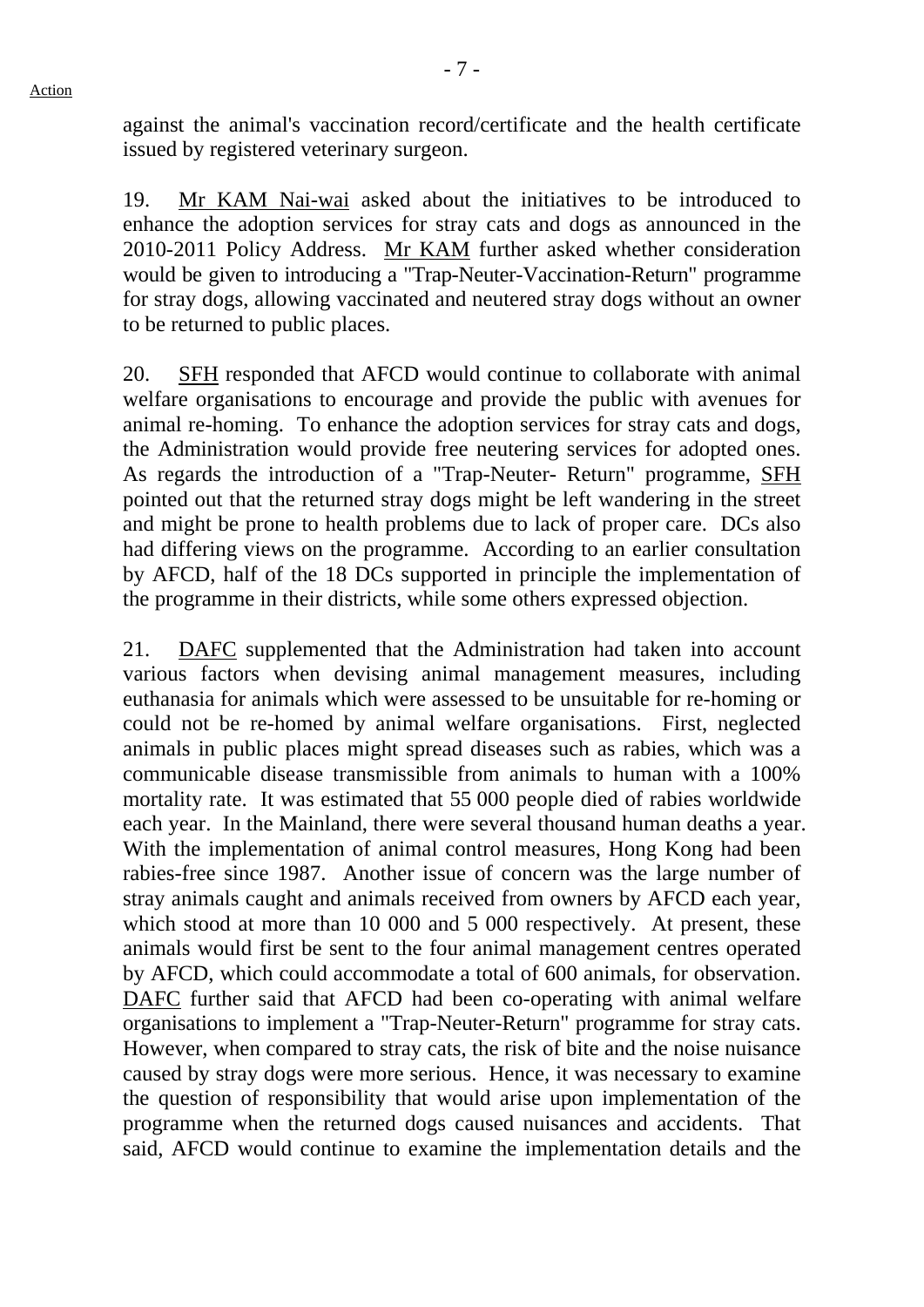technical and legal issues involved. Upon finalising the details, AFCD would consult DCs again on their views on the programme.

22. Mr CHAN Hak-kan urged the early implementation of a territory-wide "Trap-Neuter-Return" programme for stray dogs. He pointed out that a similar contraceptive/neutering programme had already been implemented by AFCD for wild monkeys to control the growth rate of the monkey population.

23. DAFC advised that while the contraceptive/neutering programme for wild monkeys had been effective in controlling the growth rate of the monkey population, whether the implementation of a "Trap-Neuter-Return" programme could effectively control the number of stray dogs and reduce nuisance caused to the public was uncertain. He elaborated that the some 2 000 wild monkeys in Hong Kong were living in a closed ecological system in the Kam Shan and Lion Rock Country Parks and areas nearby, as opposed to stray dogs which could be found over the territory. In addition, it was illegal to feed monkeys in their habitat under the Wild Animals Protection Ordinance (Cap. 170) to avoid unnatural and rapid growth in monkey population, amongst others. However, no feeding ban was imposed on stray animals.

24. Mr CHAN Hak-kan asked whether the Administration would consider allowing the Legislative Council Members, DC members or animal welfare organisations to visit AFCD's animal management centres on a regular basis to enhance operational transparency.

25. DAFC responded that the Administration would consider Mr CHAN's suggestion, taking into account the protective measures that needed to be put in place to control the risk of virus transmission from animals to human.

26. Mr WONG Yung-kan welcomed the initiative to identity suitable sites for new pet parks as announced in the 2010-2011 Policy Address.

Pest control

27. Referring to the recent local confirmed cases of dengue fever, Mr KAM Nai-wai asked about the reason why no ovitrap was placed in the Southern District to monitor the presence of Aedes albopictus. He further enquired about the mosquito and rodent preventive and control work for the next summer season.

28. Director of Food and Environmental Hygiene ("DFEH") advised that this was the first time since 2003 that Hong Kong had a local outbreak of dengue fever. The Anti-Mosquito Steering Committee, comprising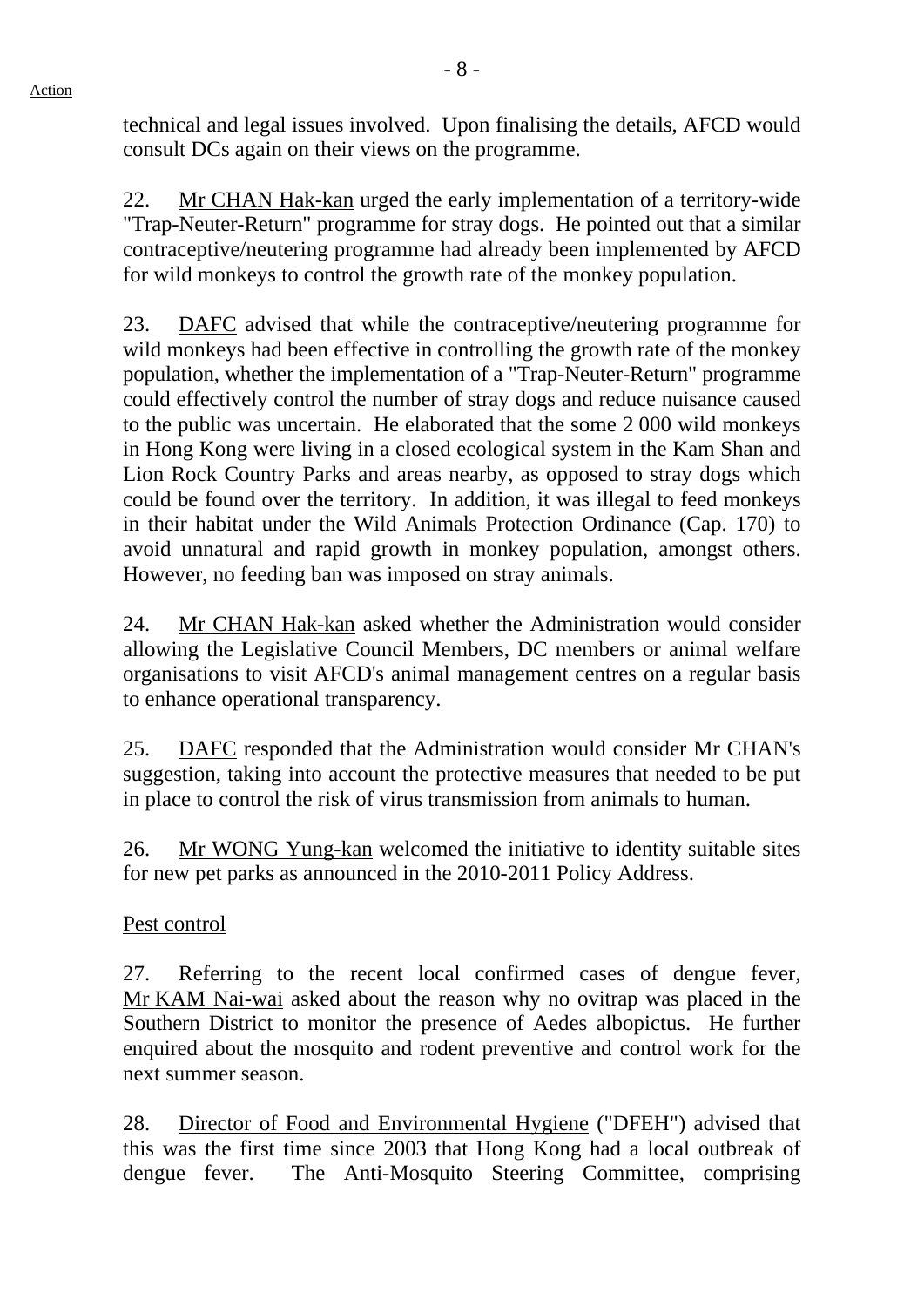- 9 -

representatives from relevant bureaux and departments, had held a meeting in early October 2010 to map out measures to contain the problem. The meeting agreed that the Food and Environmental Hygiene Department ("FEHD") would explore expanding the coverage of ovitrap surveillance from the current densely populated districts to other less densely populated districts with effect from the calendar year of 2011 through internal redeployment of resources. Efforts would also be made to step up publicity to enhance public understanding of dengue fever. The alert mechanism regarding the level of Area Ovitrap Index ("AOI") would be further strengthened to facilitate public awareness of districts with relatively higher AOI. A communication platform would also be set up at district level to ensure expeditious and effective information exchange with schools and housing estates about the AOI level of the district concerned, with a view to enhancing their participation in mosquito prevention and control work.

29. As regards the rodent prevention and control measures, DFEH advised that FEHD had maintained regular exchanges with relevant organisations of other countries/cities to share experience on rodent control. More recently, rodent control experts from the Guangdong Province had visited Hong Kong in April 2010. The integrated approach adopted by Hong Kong towards rodent control rodent control was considered by experts from other places effective in putting the rodent infestation problem under control. Focusing on the rodent problems found in rear lanes which in most cases were caused by careless dumping of refuse by restaurants nearby, FEHD frontline staff would step up inspections in rear lanes with poor hygiene conditions. Efforts would continuously be made to promote to households the importance of maintaining good environmental hygiene for rodent control.

## Assistance to fishermen

30. Mr WONG Yung-kan was concerned about how the Administration would ensure that the livelihood of the fishermen affected by the proposed trawl ban in Hong Kong waters could be sustained. He said that given the various restrictions imposed by the Marine Department on recreational fishing, there might be difficulty for these fishermen to switch to recreational fishing as suggested by the Administration. Mr WONG asked whether consideration could be given to assisting these fishermen to operate further afield in Nansha Islands.

31. SFH advised that the Administration had struck a balance between protecting Hong Kong's valuable marine and fisheries resources and alleviating the impact of the relevant measure on the livelihood of the trawl fishermen affected. There would be continuous discussion with the fisheries trade to